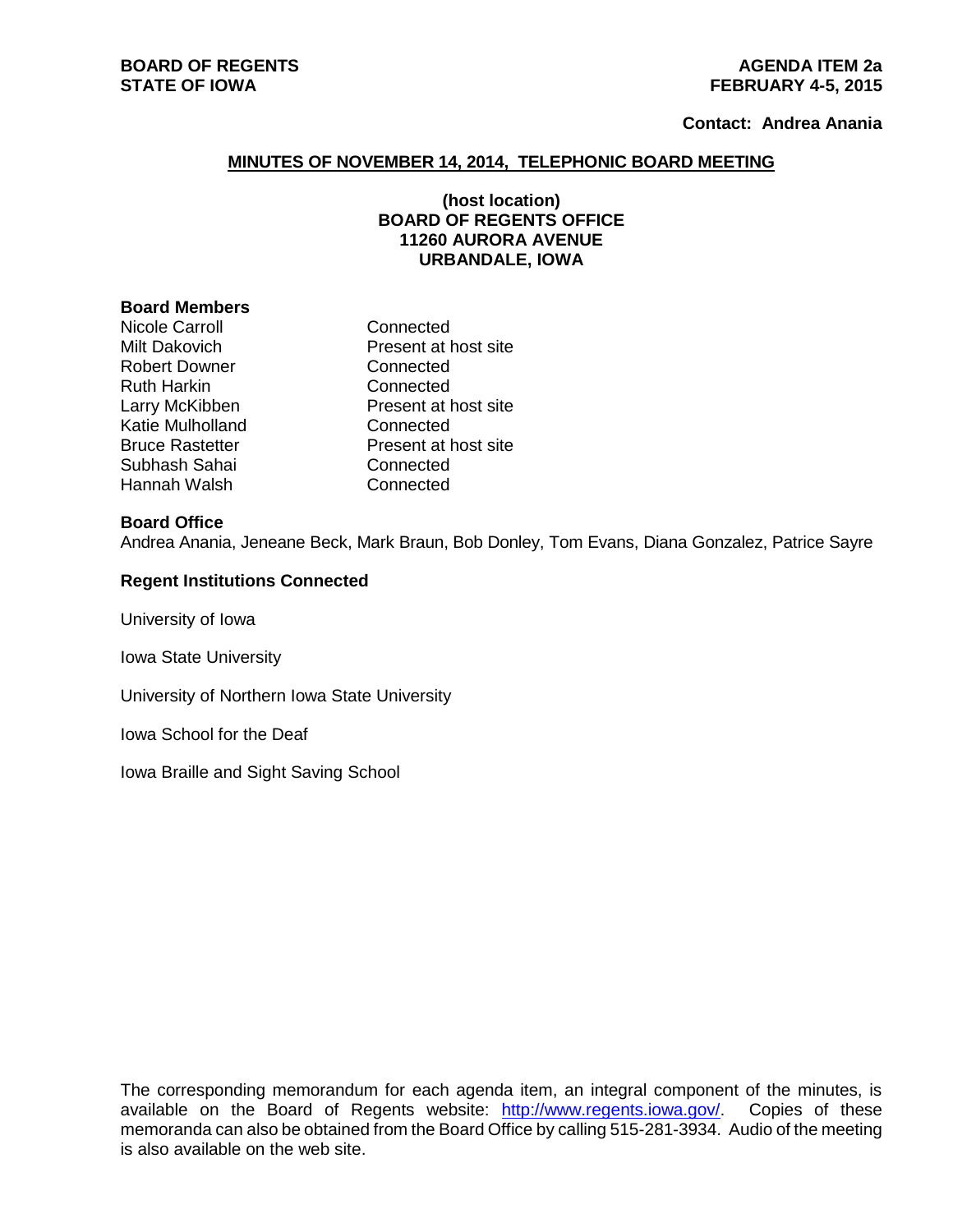# **Call to Order for November 14, 2014**

President Rastetter called the Board of Regents meeting to order at 2:01 p.m.

Roll Call:

|                                                                       | :arroll | ⊥)akovich | . Jowner | lorl/in | MCK. |  |  | 'ohoi |  |
|-----------------------------------------------------------------------|---------|-----------|----------|---------|------|--|--|-------|--|
|                                                                       |         |           |          |         |      |  |  |       |  |
| .hser                                                                 |         |           |          |         |      |  |  |       |  |
| legant Doumer is ined the meeting immediately following the Dell Cell |         |           |          |         |      |  |  |       |  |

*\*Regent Downer joined the meeting immediately following the Roll Call.*

### **Update on TIER Study**

President Rastetter thanked Board members and university personnel for all of their time spent working on the Transparent, Inclusive Efficiency Review (TIER).

Regent McKibben thanked faculty, staff, students, and administrators for their support and team atmosphere. He then introduced TIER Transformation Project Manager Mark Braun.

Project Manager Braun updated the Board on the timeline of the three business cases approved by the Board in September:

- SS-08 Standardize manual calculation of Regent Admission Index Slated to be completed by December 15, 2014;
- SS-05 Create a common application portal Slated to be completed by February 1, 2015; and
- HR-10 Establish clear policy for Professional and Scientific Staff search committee size and structure Slated to be implemented on March 1, 2015.

Regent McKibben provided an update on where the TIER study is to date.

Discussion was held on: (1) outside consultant versus university-led implementation; (2) timeline of the RFP process for outside consultants and submission date for plans from the universities; and (3) potential savings if the universities perform implementation.

- MOVED by MCKIBBEN, SECONDED by DAKOVICH, to:
	- Approve the following business cases:
		- IT-01 Transforming the distributed IT landscape
		- IT-02 Transforming the central ITS delivery model
		- IT-03 Streamlining the applications landscape<br>• IT-04 Using technology innovations to reduce
		- Using technology innovations to reduce Total Cost of Ownership
		- FAC-03 Reduce utilities and operational costs by limiting use of buildings during the summer
		- FAC-04 Reduce energy consumption by investing in energy management initiatives
		- HR-01 Revise distributed HR delivery model
		- FN-01 Revise distributed Finance delivery model
	- Adopt a university-wide model for FN-01;
	- ▶ Issue a Request for Proposal (RFP) for a consultant to assist in implementing HR-01, FN-01, and IT-01; and
	- Release an additional and separate RFP to assist in the implementation for SP-01 (Strategically source targeted spend categories).

| Reger | `arroll | ovich | owner        | McKibben     | M |    |  |
|-------|---------|-------|--------------|--------------|---|----|--|
| Aye   |         |       | $\mathsf{X}$ | $\mathsf{X}$ |   | ,, |  |
| Nay   |         |       |              |              |   |    |  |
|       |         |       |              |              |   |    |  |

MOTION APPROVED by ROLL CALL.